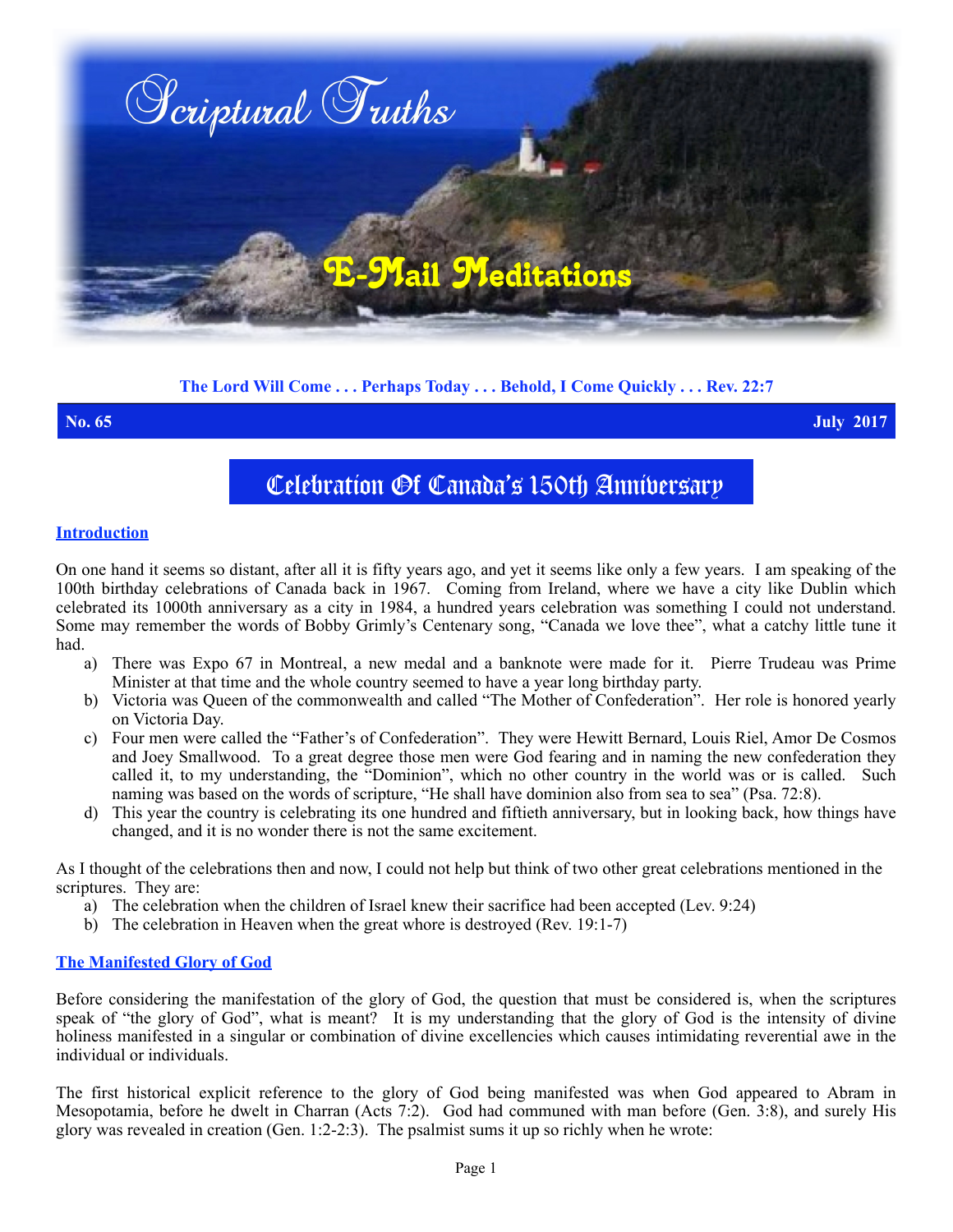a) "The LORD reigneth; let the earth rejoice; let the multitude of isles be glad thereof. Clouds and darkness are round about him: righteousness and judgment are the habitation of his throne. A fire goeth before him, and burneth up his enemies round about. His lightnings enlightened the world: the earth saw, and trembled. The hills melted like wax at the presence of the LORD, at the presence of the Lord of the whole earth. The heavens declare his righteousness, and all the people see his glory. . . . thou, LORD, art high above all the earth: thou art exalted far above all gods" (Psa. 97:1-6; 9).

Abram was brought up in idolatry (Josh. 24:1), but there came either a duration of time or sudden enlightenment when he realized that his idols were dead useless pieces of metal or wood, and there was only the one supreme living Almighty who was without peer. The manifestation of this God of glory so moved the spirit of Abram that at God's behest, he left Ur and went out, "not knowing whither he went" (Heb. 11:8). He had seen something of the glory of God.

In the last few verses of Exodus it is recorded that the Tabernacle was built according to God's design and the glory of the Lord filled it (Ex. 40:34). Due to this fearful happening, Moses could not go into that holy sanctuary (Ex. 40:35) despite the fact that he had spent days with the Lord on the mountain top seeing how the Tabernacle was to be made (Ex. 24:14-25:9), or receiving the Law (Ex. 34:27-28). However, this was different. The God of glory was personally indwelling, permeating and filling that holy structure, and no doubt conscious of personal lack of fitness to stand in the blaze of such perfection, Moses could not enter in. Advancing in the reading, we then read that Moses and Aaron go in to that same Tabernacle (Lev. 9:23) deliberately, and in the full awareness of the unchanging glory of God they enter the Tabernacle. Certainly God had not lowered His perfections and they had not risen to the standard of divine perfections, yet not only did they go into the Holy place (not the holy of holies), they came out alive! Furthermore, they had gone in and there is no indication of them carrying blood for acceptability and approachability. The reason is clear, they had already offered a sin sacrifice (Lev. 9:7) and a burnt offering (Lev. 9:12), and on the grounds of the sacrifice they approached God. Furthermore, the sacrifices for the consecration of the priests had been offered and burnt, which then begs the question, "What was consumed on the altar?" (Lev. 9:24). The glorious truth which resulted in their shouting was that which was left was consumed, not just burnt, and there is a difference in the words. The word translated "burnt" means to burn as incense, the word translated "consume" means to devour up, to be utterly consumed. When that fire came from God and consumed the sacrifice, the people knew it was the work of God and acceptance with God had been secured. They had a priest who was acceptable to God, a Tabernacle, and a sacrifice. Everything was acceptable to God and they celebrated.

a) We have a priest who is not in an earthly tabernacle but in the heavenly, and we have a sacrifice which ends all sacrifices. Christ is the one sacrifice for sins forever, and we, when saved by His grace without works, are accepted in the beloved, and by God seen as "in Christ" so that "as he is (perfect before God) we are the same (1 Jn. 4:17). What a cause for shouting in celebration.

Revelation 19:1-10 contains one of the greatest celebration songs which will ever be known. Interestingly, while it will never take place on earth, it is connected with that which has happened on earth. This song of jubilation can be considered against the background of Leviticus 9:24 where we read nothing of the people shouting. What they shouted we are not told, or even if it was the shouting as the expression of delight. The song of Revelation 19 contains three joyous outbursts of praise. They are:

- a) "Alleluia; Salvation, and glory, and honour, and power, unto the Lord our God; For true and righteous are His judgments . . . at her hand. And again they said, Alleluia" (Rev. 19:1-2).
- b) Then, the twenty four elders and the four living creatures (beasts) worshipped God that sat on the throne, saying "Amen; Alleluia" (Rev. 19:4)
- c) A voice from the throne said, "Praise our God, all ye His servants . . . And I heard as it were the voice of a great multitude . . . saying, Alleluia: for the Lord God omnipotent reigneth. Let us be glad and rejoice, and give honor to Him: for the marriage of the Lamb is come, and His wife hath made herself ready" (Rev. 19:5-7).

A further observation is the context in which the song is found. There is both a contrast and a reason for the celebration found in the words, "Rejoice over her, thou heaven, and ye holy apostles and prophets; for God hath avenged you on her" (Rev. 18:20). The question is, "What is so special about eliminating the great whore?" In this context it is sufficient to say that the great whore is the counterfeit satanic religion which the people of the world have espoused.

a) It all began in Eden when man, having sinned, understood he had lost something and sought to cover himself by fig leaves and hiding in the bushes (Gen. 3:7-9). It was a religion without God, which Adam's son Cain developed when he sought to, by his own deeds, make himself acceptable to God. Through the centuries it rolled and gathered more distorted views and adherences until now across the world false religion permeates every aspect of mans decision making. It may be any of the "isms", Agnosticism, Protestantism, Catholicism, Islam, Shintoism, etc. etc, that informs man of the satanic lie that he can make himself acceptable to God. Man will adorn religious edifices, raise up religious symbols, have religious rituals, but they all do the same, deny the all sufficiency of the work of Christ. In so doing, they dishonor the Lord and stand in defiance against God's